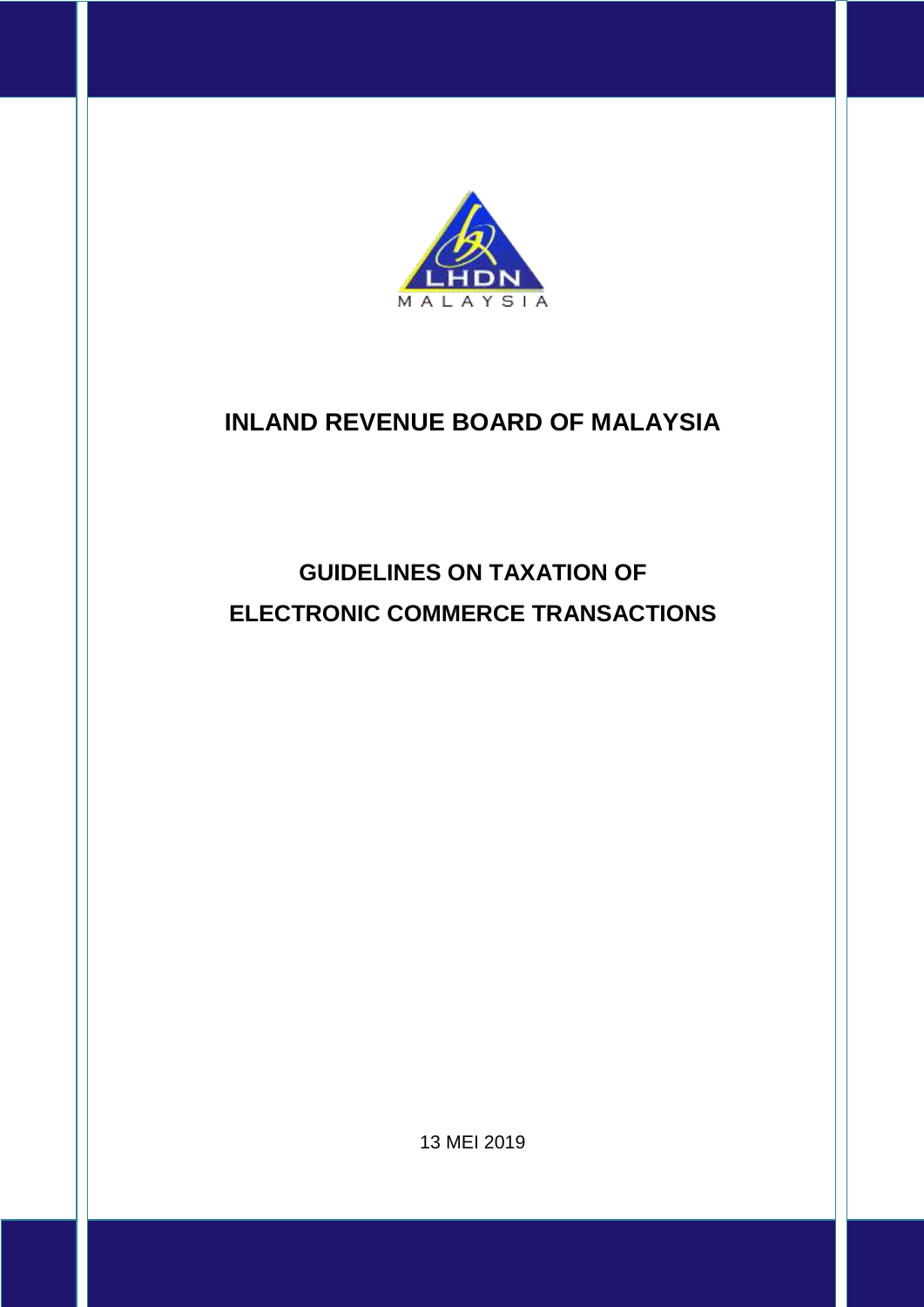# **TABLE OF CONTENTS**

# **PAGES**

| 1.0 |                                                          |  |
|-----|----------------------------------------------------------|--|
| 2.0 |                                                          |  |
| 3.0 |                                                          |  |
| 4.0 |                                                          |  |
| 5.0 |                                                          |  |
| 6.0 | SCOPE OF TAX LIABILITY FOR SPECIAL CLASSES OF INCOME. 10 |  |
| 7.0 |                                                          |  |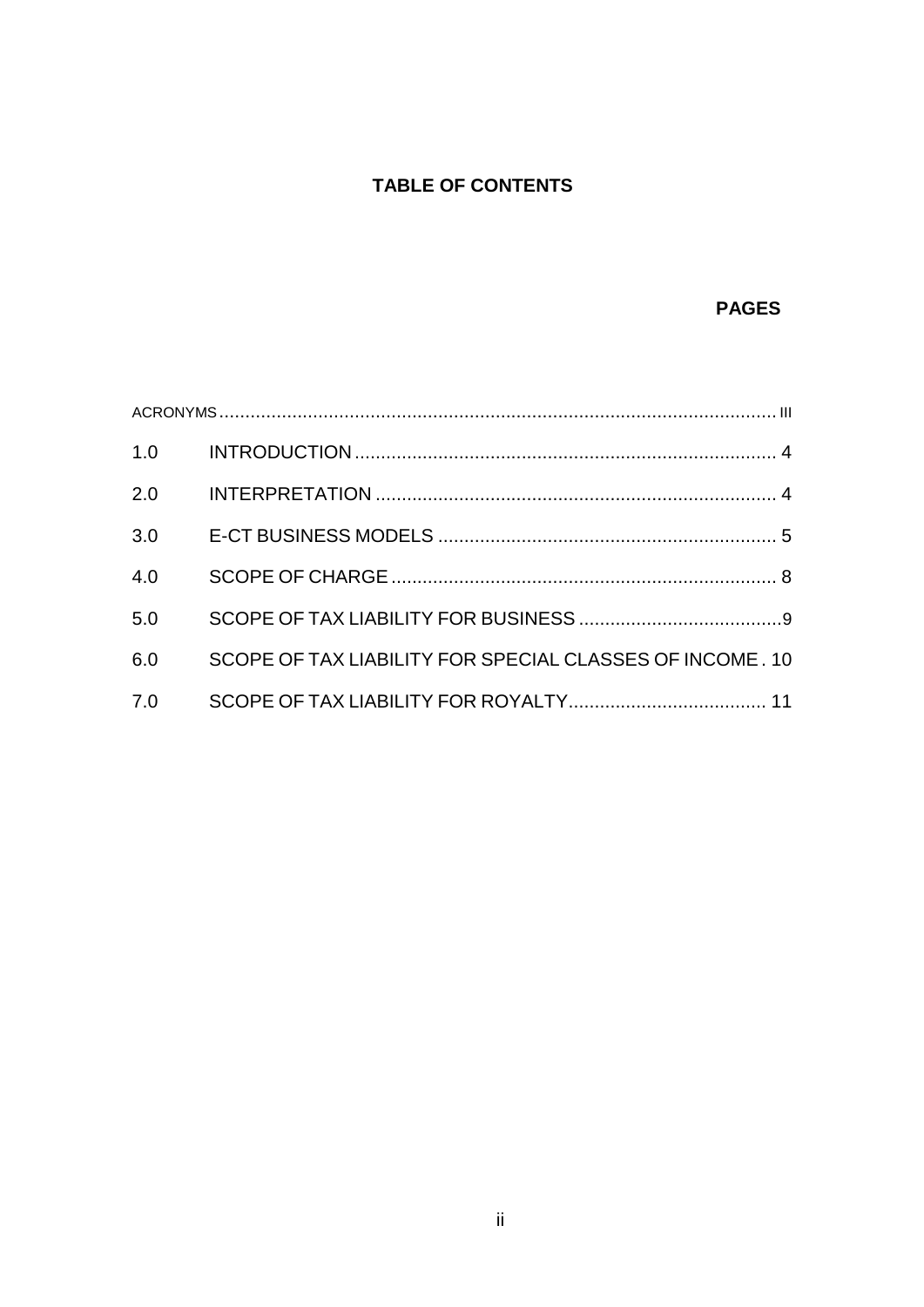# **ACRONYMS**

<span id="page-2-0"></span>

| <b>DTA</b>      |                 | Double taxation agreements                                |
|-----------------|-----------------|-----------------------------------------------------------|
| e-commerce      |                 | - Electronic Commerce                                     |
| e-CT            | $\sim$          | Electronic commerce transaction                           |
| <b>ICT</b>      | $\sim$ 10 $\pm$ | Information and Communications Technology                 |
| <b>ITA 1967</b> | $\sim 100$      | Income Tax Act 1967                                       |
| <b>IRBM</b>     | ٠               | Inland Revenue Board of Malaysia                          |
| <b>OECD</b>     | -               | Organisation for Economic Co-operation and<br>Development |
| YA              | $\sim$          | Year of Assessment                                        |
| <b>PE</b>       |                 | <b>Permanent Establishment</b>                            |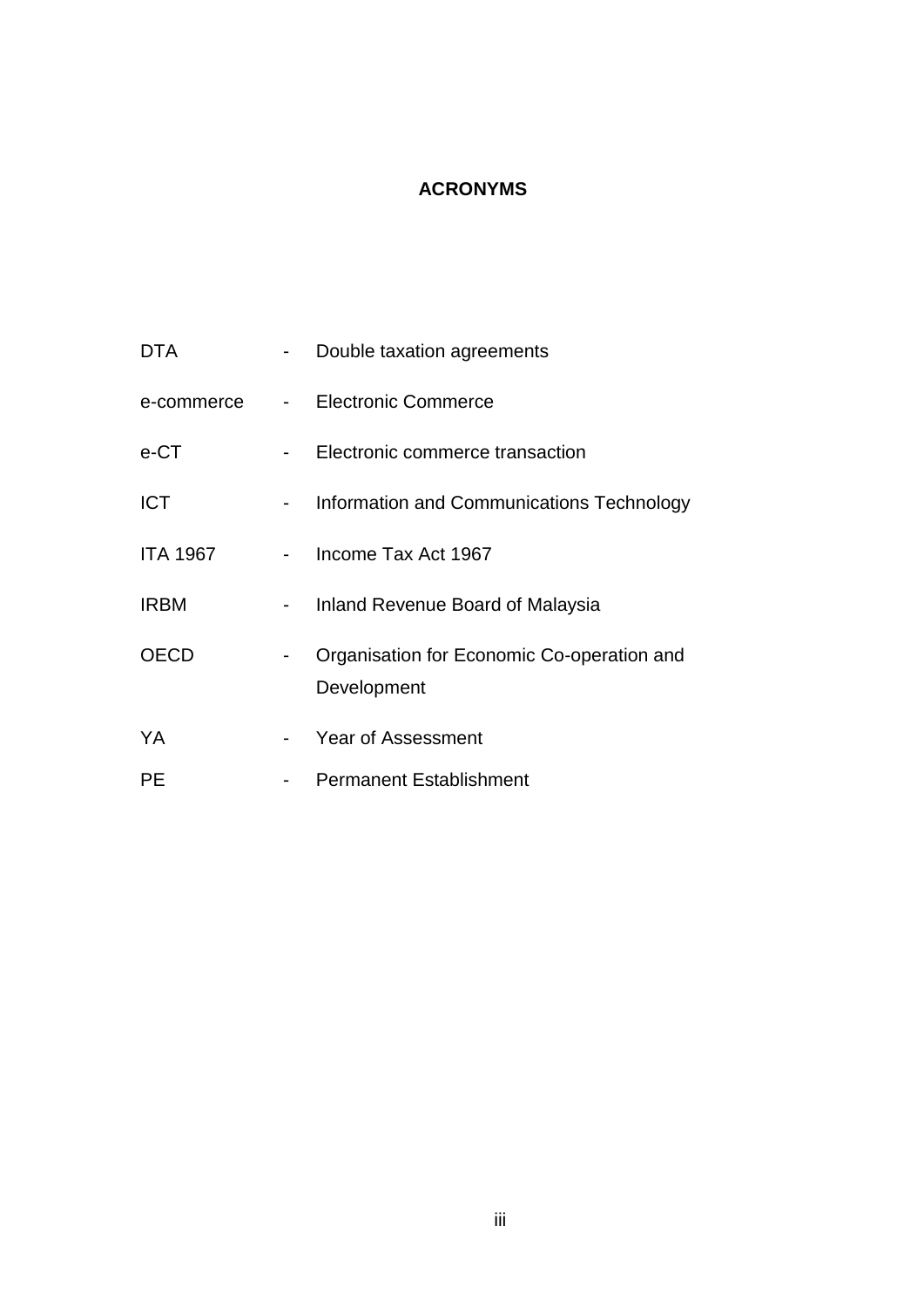# **GUIDELINES ON TAXATION OF ELECTRONIC COMMERCE TRANSACTIONS**

## <span id="page-3-0"></span>**1.0 INTRODUCTION**

- 1.1 Inland Revenue Board of Malaysia (IRBM) has introduced guidelines on taxation of e-commerce that was published on 1 January 2013. With the evolvement of the e-commerce transactions (e-CT) and the emerging of new business models, there is a need to replace the existing guidelines.
- 1.2 Therefore this new guideline seeks to provide some guidance on income tax treatment in respect of e-CT. Currently there is no specific provisions under the ITA 1967 governing e-CT, as such the current tax law and interpretations are applicable to determine taxability in this context.
- 1.3 IRBM adopts the principle of neutrality where both e-CT and conventional transactions are subject to the same tax treatment. As such, taxpayers in similar situations and carrying out similar transactions should be subjected to the same tax treatment.

# <span id="page-3-1"></span>**2.0 INTERPRETATION**

For the purpose of this guidelines –

**"digital currency"** means a digital representation of value which is recorded on a distributed digital ledger whether cryptographically-secured or otherwise, that functions as a medium of exchange and is interchangeable with any money, including through the crediting or debiting of an account.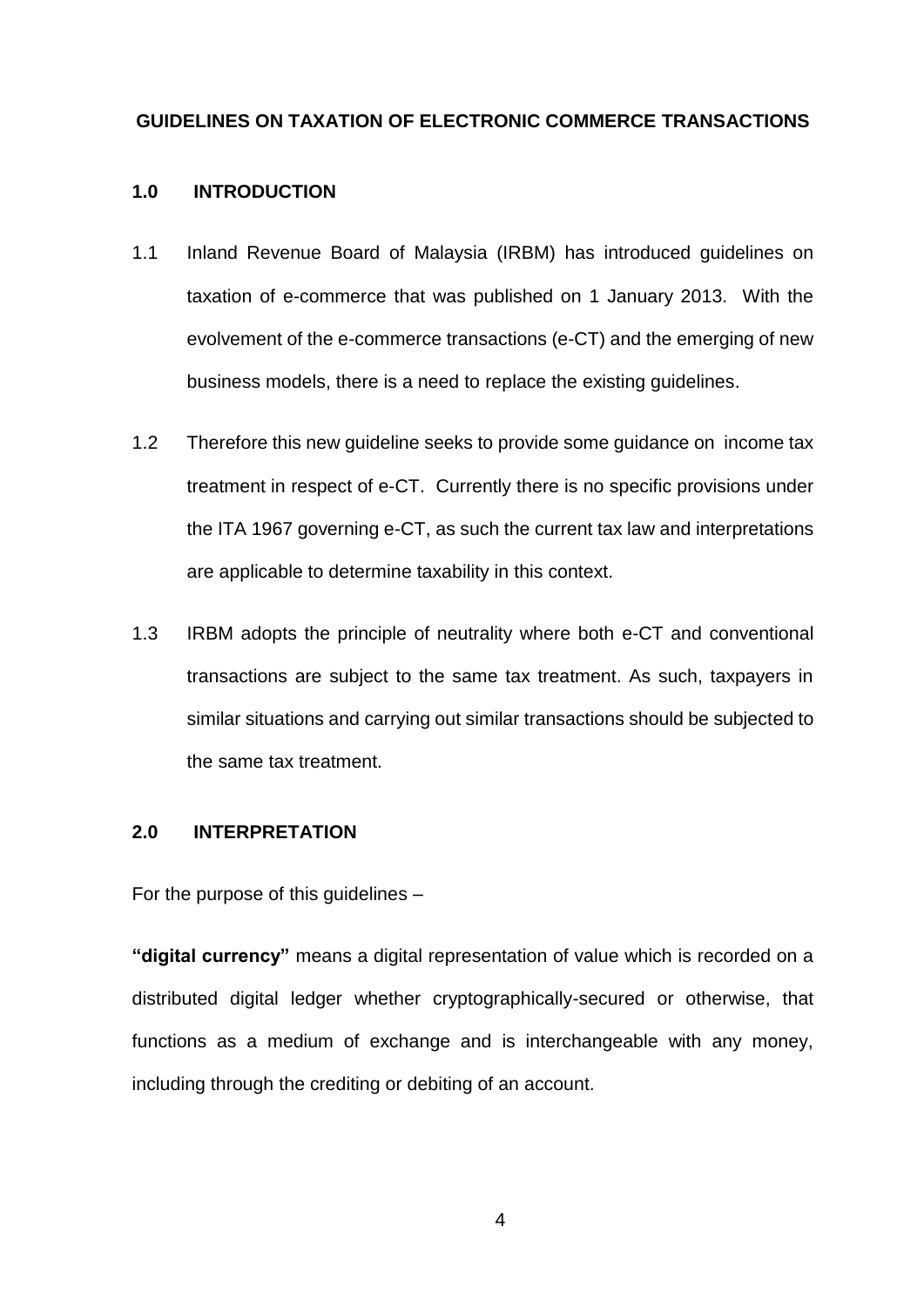**"digital token"** means a digital representation which is recorded on a distributed digital ledger whether cryptographically-secured or otherwise.

"**e-commerce transaction**" means any sale or purchase of goods or services, conducted over any networks by methods specifically designed for the purpose of receiving or placing of orders. The goods or services are ordered by those methods, but the payment and the ultimate delivery of the goods or services do not have to be conducted online. An e-CT can be between enterprises, households, individuals, governments, and other public or private organisations.

"**Royalty**" has the same meaning assigned to it under subsection 2(1) of the ITA 1967.

## <span id="page-4-0"></span>**3.0 e-COMMERCE BUSINESS MODELS**

3.1 The e-Commerce has given rise to a number of new business models. Some of the models may complement or overlap with each other (e.g., payment service could be described under e-commerce or under cloud computing). The business models are by no means exhaustive. The innovation in the e-CT allows the rapid development in new business models. The common new business models are identified as follows:

| No. | <b>Business</b><br><b>Model</b>         | <b>Description</b>                                                                                                                                                |
|-----|-----------------------------------------|-------------------------------------------------------------------------------------------------------------------------------------------------------------------|
|     | Online trading/<br>service<br>providers | Sale or purchase of goods/services, conducted<br>over computer networks by methods specifically<br>designed for the purpose of receiving or placing of<br>orders. |
|     |                                         | Gathering and analysing data on customers, to<br>provide personalised service, advertising and<br>manage logistics and supply stores with products                |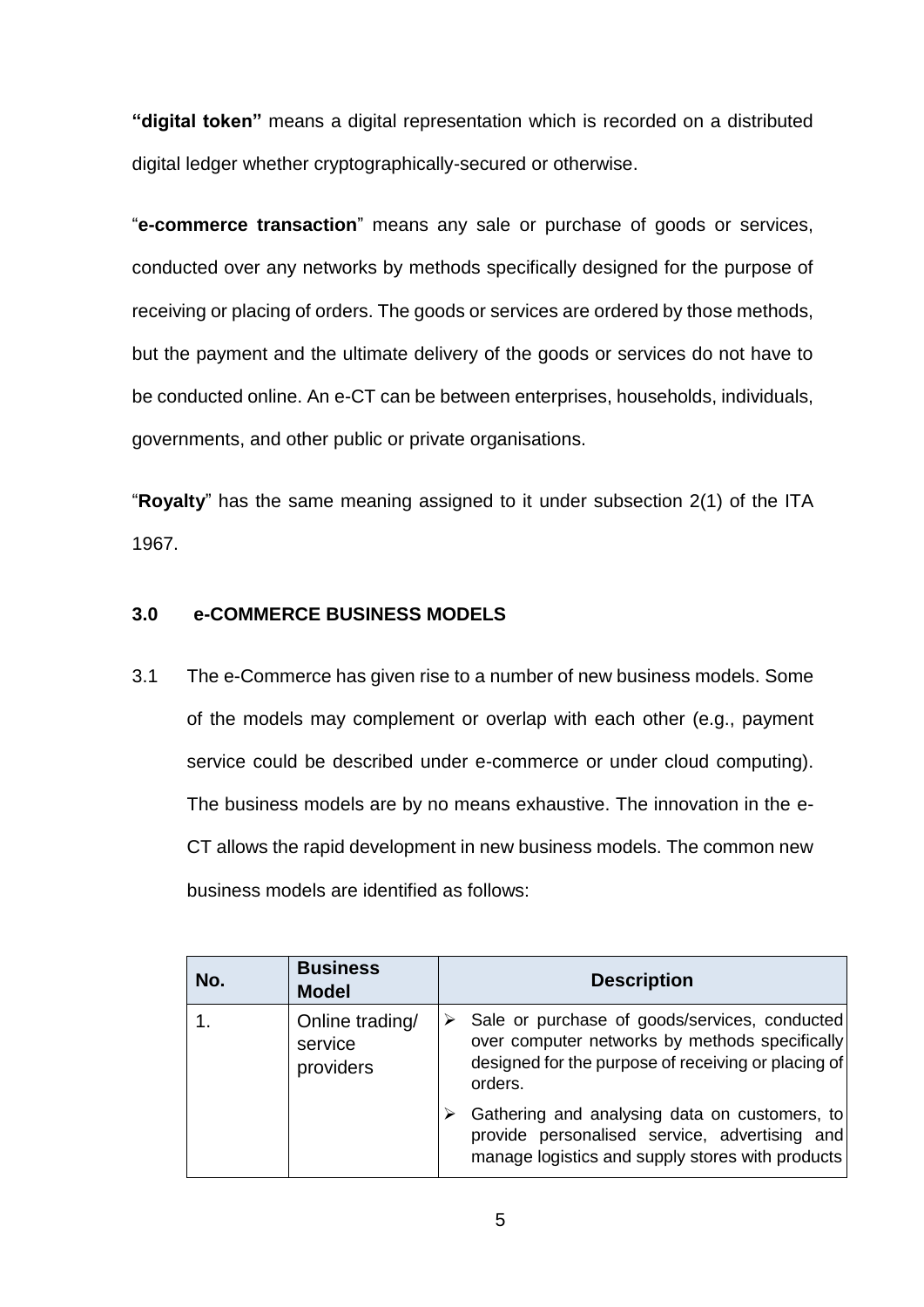| No. | <b>Business</b><br><b>Model</b> |   | <b>Description</b>                                                                                                                                                                                                                                                                                  |
|-----|---------------------------------|---|-----------------------------------------------------------------------------------------------------------------------------------------------------------------------------------------------------------------------------------------------------------------------------------------------------|
|     |                                 | ➤ | However, the payment do not have to be done<br>online                                                                                                                                                                                                                                               |
|     |                                 | ➤ | Example of the modus operandi:                                                                                                                                                                                                                                                                      |
|     |                                 |   | <b>Online Retailers.</b><br>a.<br>e.g.: Lazada, Qoo10, Amazon, e-Bay                                                                                                                                                                                                                                |
|     |                                 |   | b.<br>Providing online educational services such<br>as online tutor, e-books, video tutorials.<br>e.g.: http://fam.mediaprimalabs.com/                                                                                                                                                              |
|     |                                 |   | Providing online consultation services such<br>C.<br>as service provided by doctors /<br>prescriptions online, health and lifestyles<br>consultations<br>e.g.: www.doctoroncall.com.my                                                                                                              |
| 2.  | App stores                      | ➤ | A type of digital distribution platform for software                                                                                                                                                                                                                                                |
|     |                                 | ➤ | Accessible through consumers' device whereby<br>consumer can browse, view, purchase and<br>automatically download and install on the device                                                                                                                                                         |
|     |                                 | ➤ | Example of the modus operandi:                                                                                                                                                                                                                                                                      |
|     |                                 |   | Subscription based offered by any companies<br>a.<br>or individuals<br>e.g.: Spotify (apps for audio streaming), iflix,<br>netflix (both apps for video streaming)                                                                                                                                  |
|     |                                 |   | Services offered online via internet<br>b.<br>or<br>electronic medium<br>e.g.: park by phone, web design,<br>programming, apps development, online<br>tuition, web hosting, aggregator (trivago,<br>skyscanner, traveloka), myeg                                                                    |
|     |                                 |   | Self-broadcasting through online platform for<br>C.<br>generating income from viewers<br>e.g.: Youtube, Bigo Live                                                                                                                                                                                   |
| 3.  | Online<br>advertising           | ➤ | Uses the Internet as a medium to target and<br>deliver marketing messages to customers                                                                                                                                                                                                              |
|     |                                 |   | $\triangleright$ It is in a form of display ads and search engine<br>ads                                                                                                                                                                                                                            |
|     |                                 | ➤ | Example of the modus operandi:                                                                                                                                                                                                                                                                      |
|     |                                 |   | Income generated from advertising on online<br>a.<br>directly<br>platform<br>either<br>or<br>indirectly.<br>Advertising activities can be in the form of<br>advertising space, product reviews and<br>advertorial.<br>Payments can<br>be<br>received<br>directly from<br>advertisers<br>using<br>or |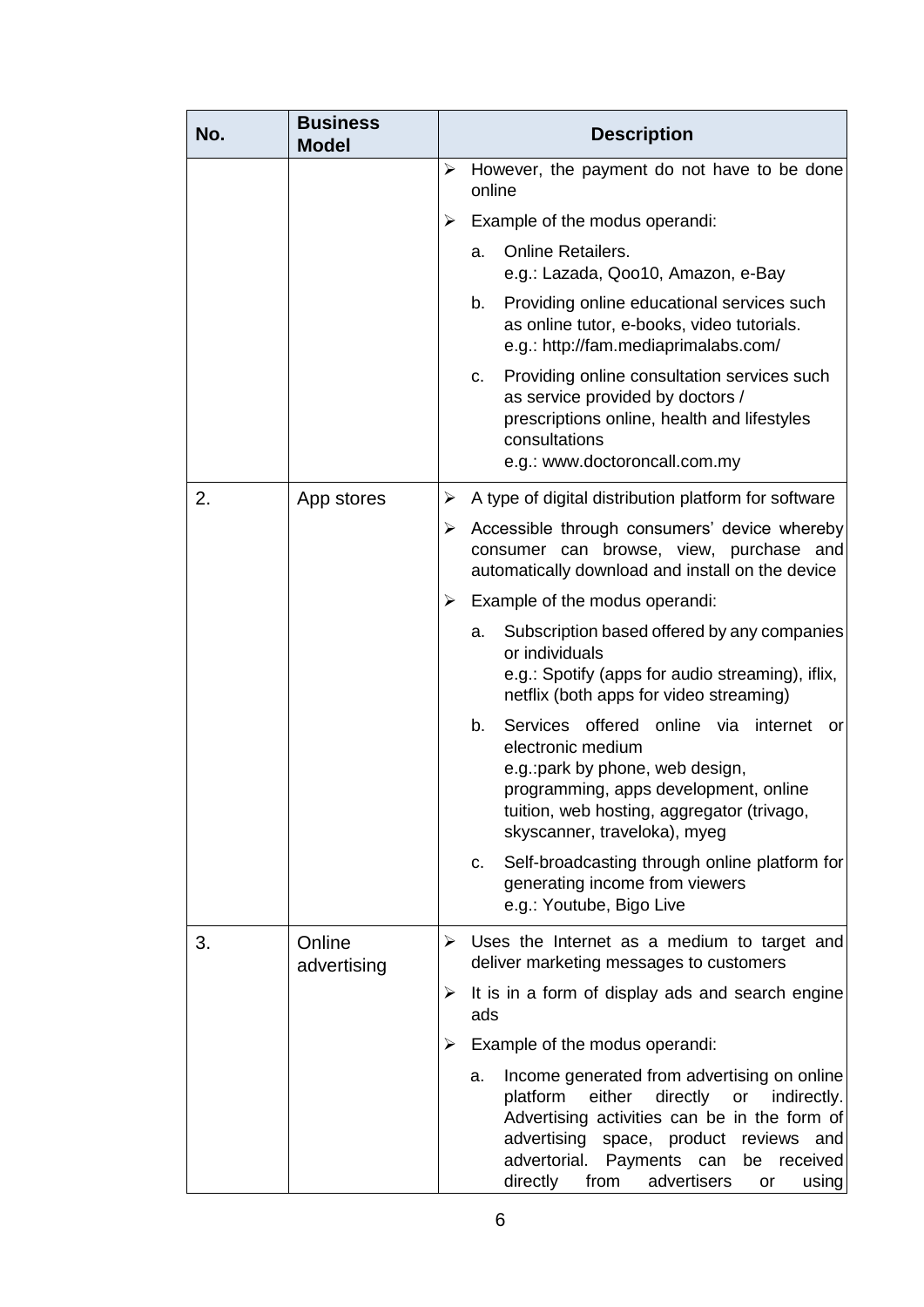| No. | <b>Business</b><br><b>Model</b> | <b>Description</b>                                                                                                                                                                                                                                                                        |
|-----|---------------------------------|-------------------------------------------------------------------------------------------------------------------------------------------------------------------------------------------------------------------------------------------------------------------------------------------|
|     |                                 | intermediaries such as Google Adsense or<br>Nuffnangs.<br>e.g.: Instagram paid reviews, Google,<br>Facebook, Blogger                                                                                                                                                                      |
| 4.  | Cloud<br>computing              | > Provision of standardised, configurable, on-<br>demand, online computer services which can<br>computing, storage,<br>include<br>software,<br>data<br>management, using shared physical and virtual<br>resources.                                                                        |
|     |                                 | $\triangleright$ Online services where users can access the<br>service using various types of device provided<br>that they have internet connection.                                                                                                                                      |
|     |                                 | It is a cost effective alternative to purchasing and<br>➤<br>maintaining customers' own IT infrastructure                                                                                                                                                                                 |
|     |                                 | Advantage of this business model is it is largely<br>➤<br>driven by economies of scale in setting up the<br>infrastructure and maximising server usage by<br>sharing space among clients whose need for<br>space and processing power may vary on a<br>flexible basis.                    |
|     |                                 | Most common cloud computing services:<br>➤                                                                                                                                                                                                                                                |
|     |                                 | Infrastructure-as-a-service                                                                                                                                                                                                                                                               |
|     |                                 | Platform-as-a-service                                                                                                                                                                                                                                                                     |
|     |                                 | Content-as-a-service                                                                                                                                                                                                                                                                      |
|     |                                 | Data-as-a-service                                                                                                                                                                                                                                                                         |
|     |                                 | Example of the modus operandi for cloud<br>computing:                                                                                                                                                                                                                                     |
|     |                                 | Peer-to-peer (P2P) based activity of<br>a.<br>acquiring, providing or sharing access to<br>goods and services that are facilitated by<br>online platform. The goods could be rooms,<br>apartments, house or vehicles.<br>e.g.: AirBNB, Uber, O-Bike, matdespatch,<br>runner <sub>2u</sub> |
|     |                                 | Practice of funding a venture by raising<br>b.<br>money from a large number of people using<br>online platform.<br>e.g: mystart sdn bhd, pitch platforms sdn<br>bhd.                                                                                                                      |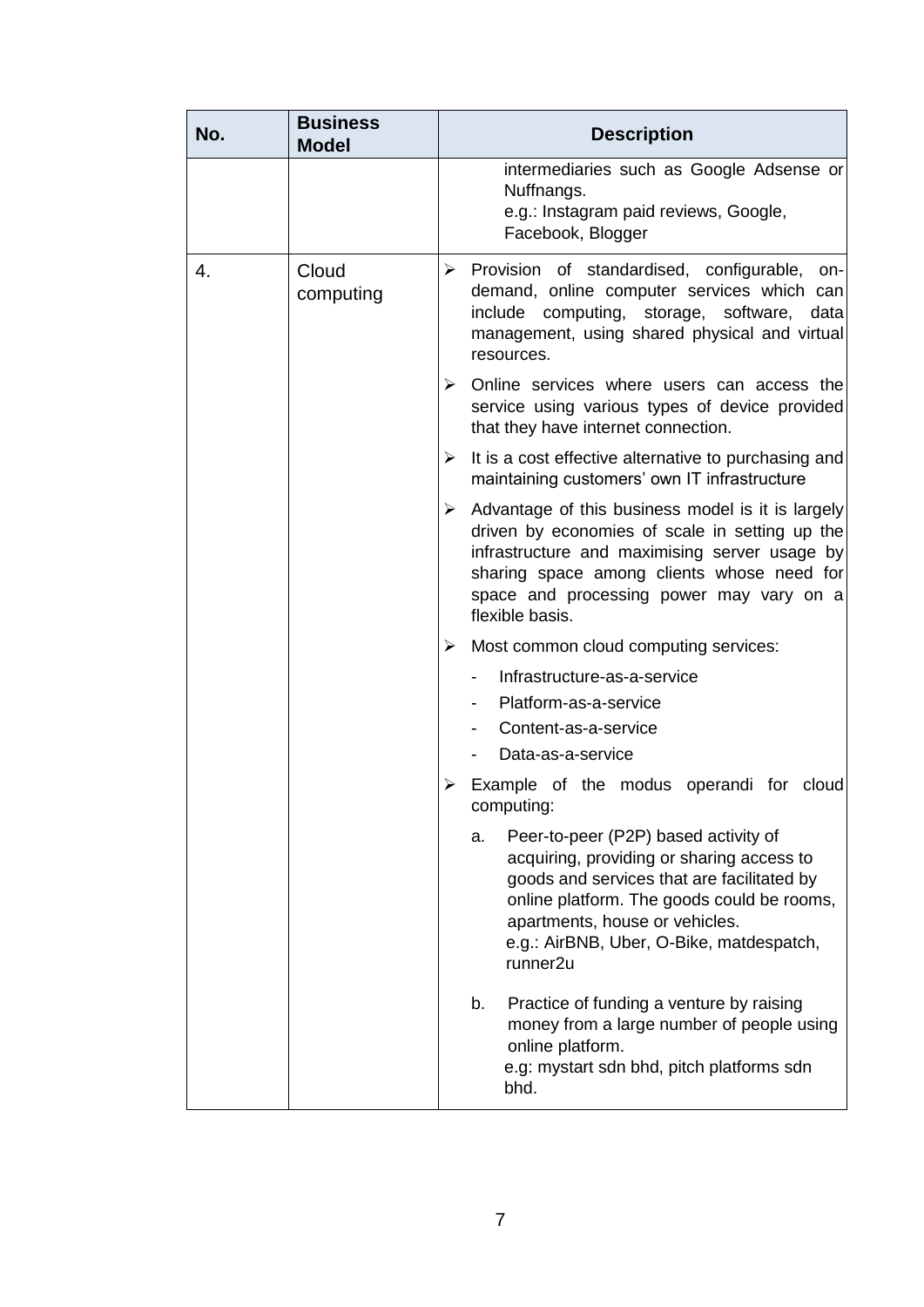| No. | <b>Business</b><br><b>Model</b> | <b>Description</b>                                                                                                                  |
|-----|---------------------------------|-------------------------------------------------------------------------------------------------------------------------------------|
| 5.  | Payment<br>services             | Payment via online transaction between online<br>➤<br>purchasers and sellers                                                        |
|     |                                 | Payment methods may use credit card, direct<br>➤<br>debit facilities, real-time bank transfers or direct<br>deposit.                |
|     |                                 | Other alternatives of payment methods are cash<br>➤<br>payment solutions; E-wallets / cyber wallets and<br>mobile payment solutions |
|     |                                 | Example of payment gateways available in<br>➤<br>Malaysia:                                                                          |
|     |                                 | Companies and individuals providing<br>a.<br>financial services through online platform.<br>e.g.: ipay88, MOLPay, Boost.            |
| 6.  | Digital Currency/               | Mining of the digital currency or digital token.<br>$\rightarrow$                                                                   |
|     | token                           | Buying and selling the digital currency or digital<br>➤<br>token.                                                                   |
|     |                                 | Example of digital currencies or digital token<br>➤<br>transacted in Malaysia's market:                                             |
|     |                                 | BitCoin, Ripple and Ethereum<br>a.                                                                                                  |

# <span id="page-7-0"></span>**4.0 SCOPE OF CHARGE**

- 4.1 Generally, income tax is imposed on the income of any person accruing in or derived from Malaysia.
- 4.2 Any income in relation to e-CT is deemed to be derived from Malaysia if it is associated to any activities in Malaysia regardless of whether that income is received in Malaysia or otherwise.
- 4.3 A non-resident person who derives income from e-CT may also be deemed to derive that income from Malaysia in relation to:
	- a. Special classes of income; and
	- b. Royalty.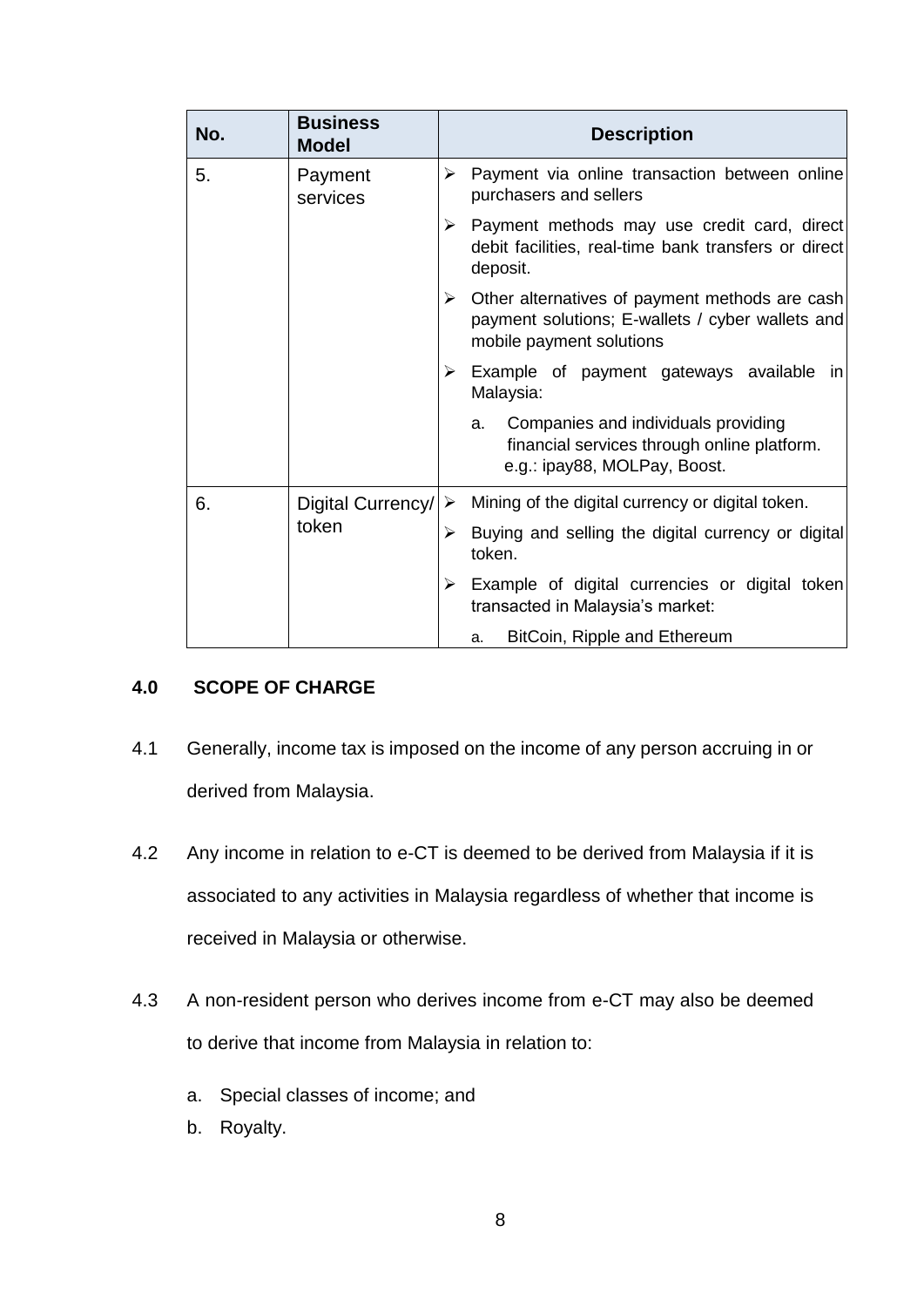#### <span id="page-8-0"></span>**5.0 SCOPE OF TAX LIABILITY FOR BUSINESS**

- 5.1 For business income, where the business operations are carried on in Malaysia, the income of the person attributable to those business operations is deemed to be derived from Malaysia. The determination of whether or not an income is derived from Malaysia is a question of fact and degree. The wider the scope and extent of the business operations in Malaysia, the greater the likelihood that the income of that operations is subject to tax in Malaysia.
- 5.2 Pursuant to Section 2 of ITA 1967, business is defined to include profession, vocation and trade and every manufacture, adventure or concern in the nature of trade, but excludes employment. This would include carrying a business via company or an individual performing or rendering services. Thus, the following example is to illustrate this point -

#### Example 1

Miss Orangee is an active blogger in fashion through her social media accounts (eg. Instagram or Facebook etc) and gained more than 1 million followers in those platform(s) because of her popularity. Assuming that for YA 2017, Miss Orangee received income from advertising space and product reviews of RM4 million. That income is taxable under Section 4(a) of ITA 1967 based on the facts that she is carrying on the activity by way of a profession.

5.3 In the case where a DTA is applicable, in order to determine whether Malaysia has taxing rights over the business income is based on whether PE exists.

9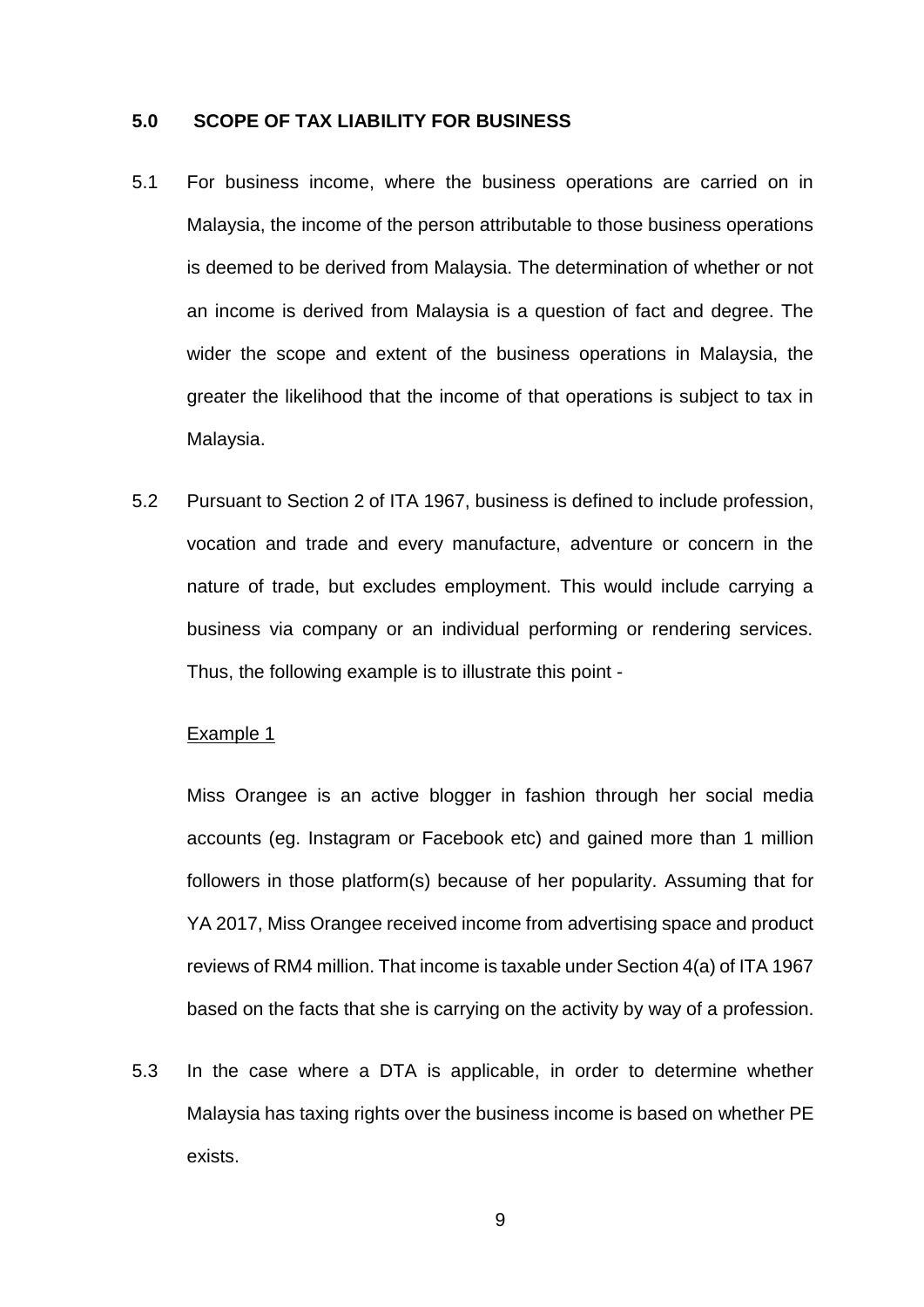## <span id="page-9-0"></span>**6.0 SCOPE OF TAX LIABILITY FOR SPECIAL CLASSES OF INCOME**

- 6.1 Under Section 4A of ITA 1967 special classes of income received by a nonresident person is subject to tax in Malaysia via withholding tax under section 109B ITA 1967.
- 6.2 Any amount paid in consideration of any advice given, or assistance or services rendered in connection with the management or administration of any scientific, industrial or commercial undertaking, venture, project or scheme in relation to e-CT can be classified as special classes of income.
- 6.3 The derivation of Special Classes of Income shall be deemed to be derived from Malaysia if:
	- a. the responsibility for the payment lies with the Government, a State Government or a local authority;
	- b. the responsibility for the payment lies with a person who is resident in Malaysia for that basis year; or
	- c. the payment is charged as an outgoing or expense in the accounts of a business carried on in Malaysia.

Thus, the following example is to illustrate this point -

#### Example 2

Hotel N a Malaysian resident is using an online service via a platform provided by sookaTravel (who is a non-resident). Under this service arrangement, Hotel N's customers can now book rooms and also make payments via this platform. Subsequently, after deducting fees or

10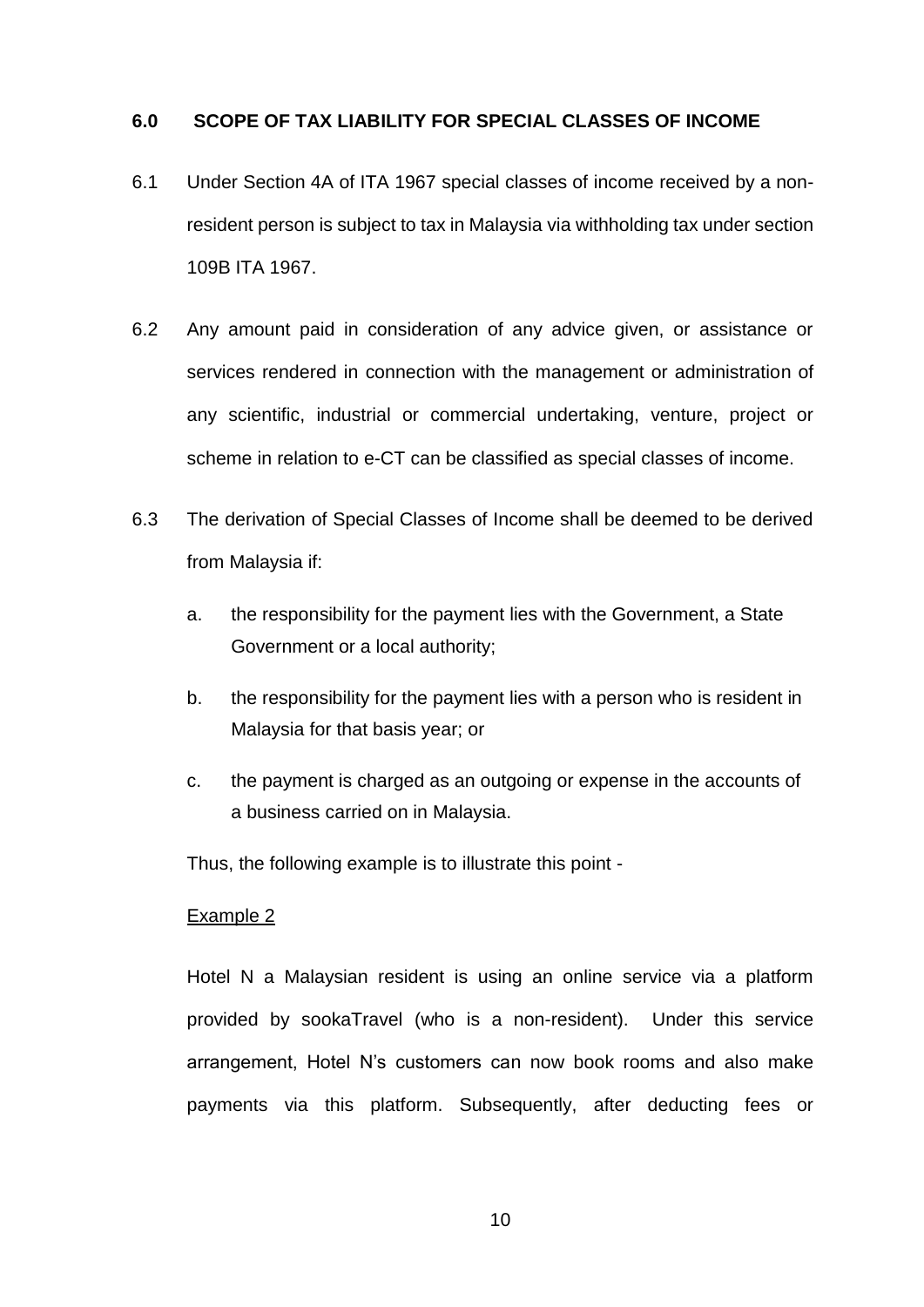commission from these bookings, sookaTravel will release the balance to Hotel N.

Based on the facts, if it is proven that the service is rendered in Malaysia then the fees or the commission received by sookaTravel is subject to withholding tax under section 109B ITA 1967. However, if it is proven otherwise the withholding tax on services is exempted under Income Tax (Exemption) (No.9) Order 2017.

# <span id="page-10-0"></span>**7.0 SCOPE OF TAX LIABILITY FOR ROYALTY**

- 7.1 Any royalty paid to a non-resident in relation to e-CT will be subjected to withholding tax under section 109 ITA 1967.
- 7.2 Effective from YA 2017 the definition of "Royalty" has been amended where the word "software" has been added to the definition of "Royalty" where as mentioned in the ITA 1967, to include the use or the right to use of software, any transmission through satellite, payment in respect of total or partial forbearance, the use of, or the right to use of know-how or information concerning technical, industrial, commercial or scientific knowledge, experience or skill and use or the right to use licences with regards to some or all of the part of the radiofrequency spectrum*.*

Thus, the following examples are to illustrate scenarios that fall under category of royalty payment –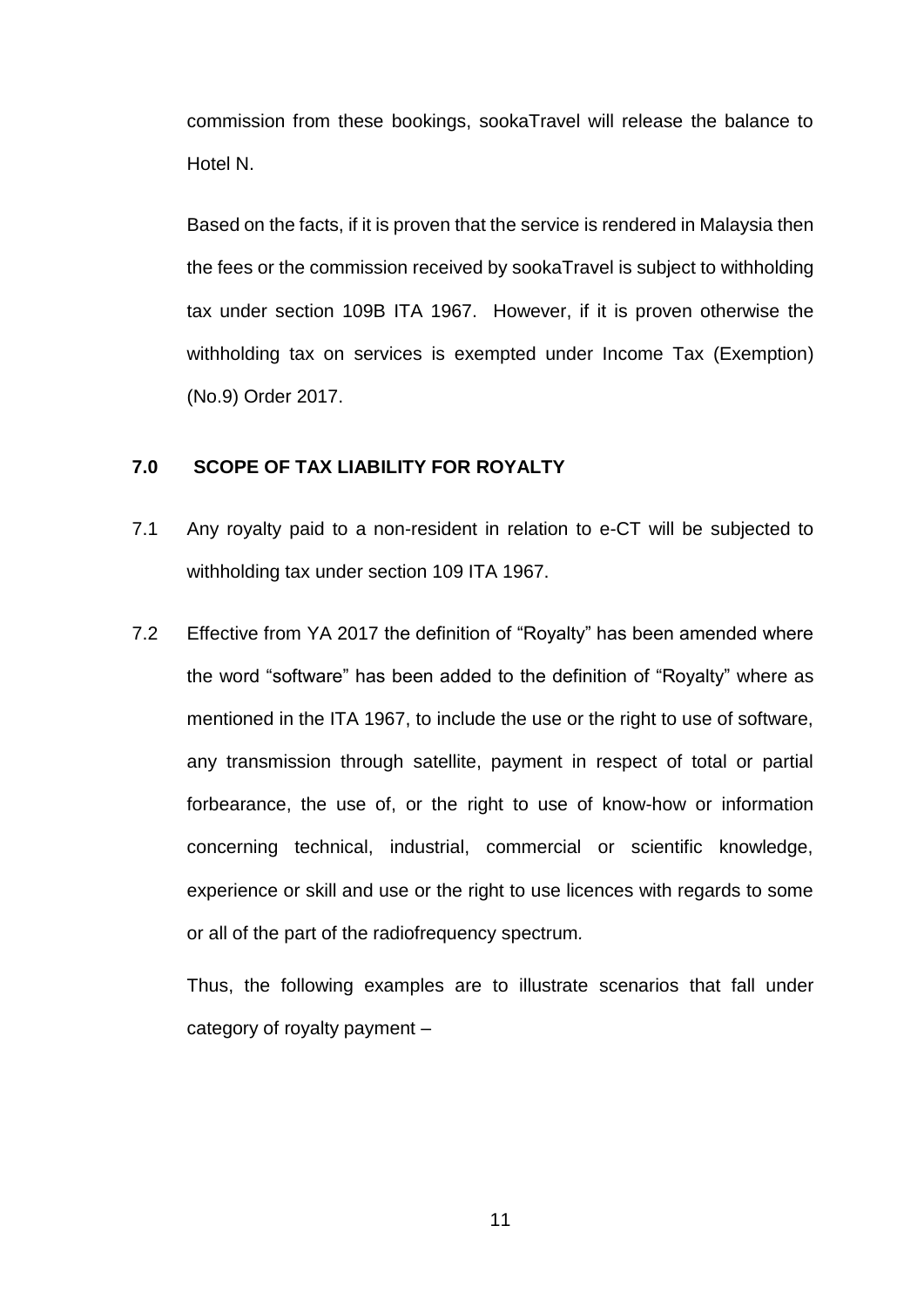#### Example 3

MB Sdn Bhd (MB) undertakes the activity of online trading in scarves and accessories. MB uses a renowned social media company as a platform to advertise the sales of its products. The social media company allows its customers including MB to create its own advertisement campaign using its platform. The payment made to the social media company is classified as royalty and it is subject to withholding tax under section 109 of ITA 1967.

#### Example 4

OL Sdn Bhd (OL) is a manufacturing company that uses accounting software for its financial reporting. On 2nd March 2018, OL purchased a software solution from UBS (foreign) for the amount of RM70,000 and on top of that pays an annual licensing fee of RM3,000. Based on these facts, payment for the use or the right to use software is considered as royalty under section 2 of ITA 1967. Therefore the payment of RM70,000 and licensing fee of RM3,000 is subject to withholding tax under section 109 of ITA 1967.

#### Example 5

Saloma Enterprise runs an online business, selling its items worldwide through an online selling platform owned by AhBAY (who is a non-resident) Saloma Enterprise will then receive payment for the goods sold via an online payment service platform provided by Bayarkawan (who is also a nonresident.).

- 1. AhBAY charges the following:
	- Monthly subscription fee (USD 19.95)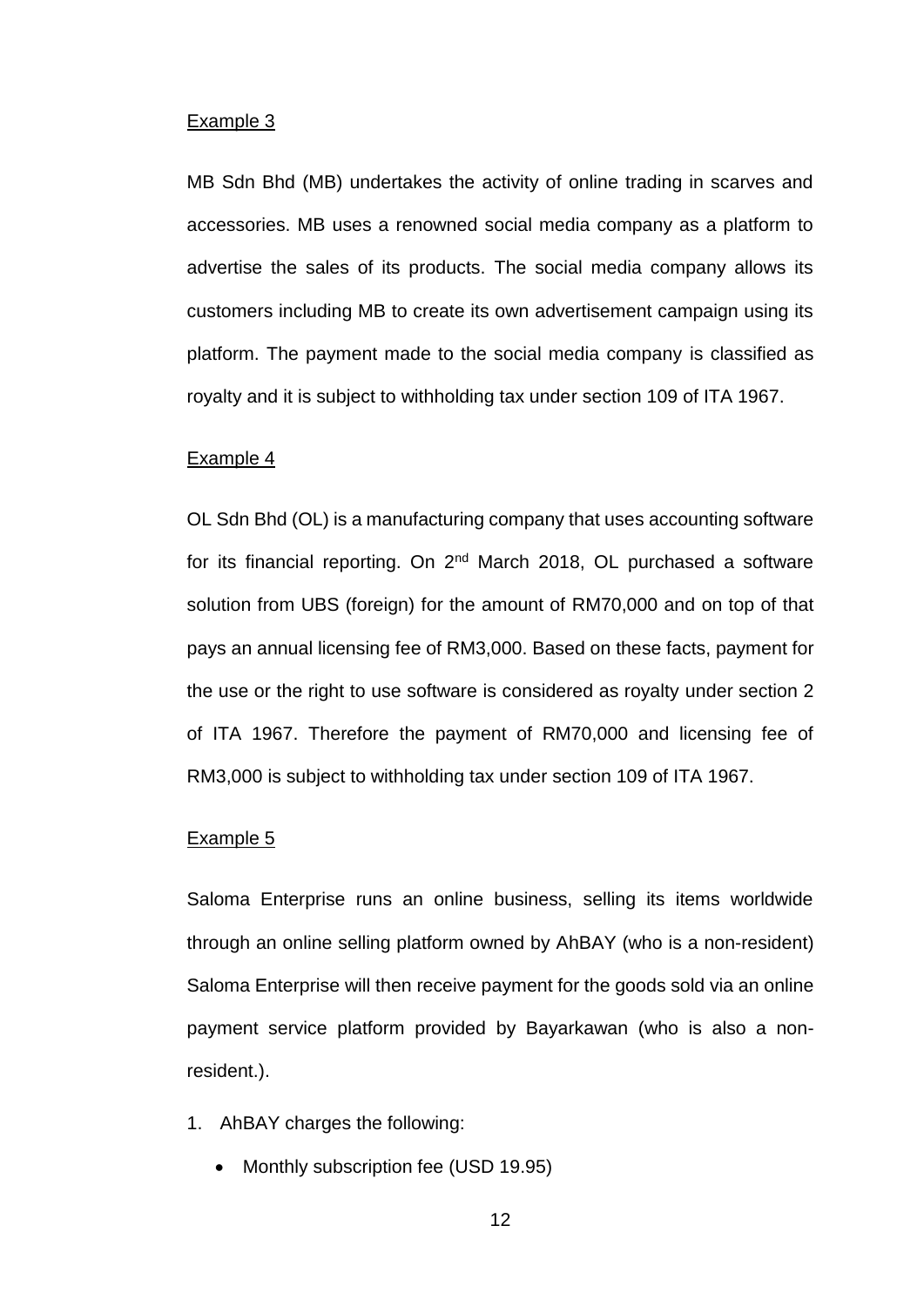Transaction fee for every successful sales (8% per successful transaction)

In the agreement between Saloma Enterprise and AhBAY, it was stated that the monthly subscription fee is related to the right to use AhBAY's application. Saloma Enterprise is also obliged to pay transaction fee in relation to services performed by AhBAY.

Under section 2 of ITA 1967, the monthly subscription fee falls under the category of payment for the use or the right to use software and it is considered as royalty. The payment is subject to withholding tax under section 109 of ITA 1967.

The transaction fee received by AhBAY on the services rendered is subjected to withholding tax under section 4A of ITA 1967. However, since the services were performed outside Malaysia it is not subject to withholding tax.

- 2. Bayarkawan charges the following:
	- 3.9% per transaction

In the agreement between Saloma Enterprise and Bayarkawan, it was stated that the transaction charges of 3.9% will be deducted from the value of each transactions.

The transaction charges received by Bayarkawan on the services rendered is subjected to withholding tax under section 4A of ITA 1967. However, since the services were performed outside Malaysia it is not subjected to withholding tax.

13